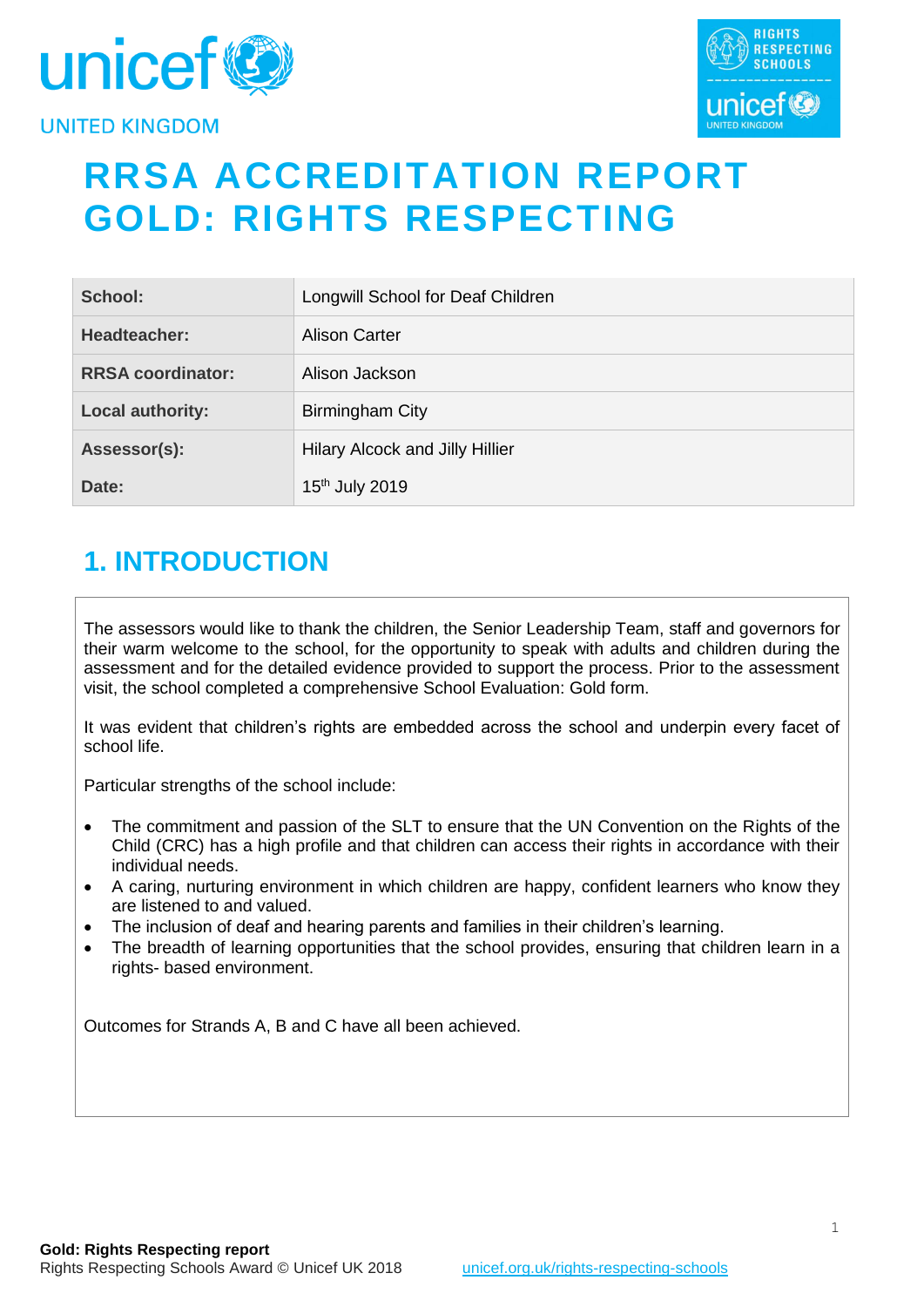



# **2. MAINTAINING GOLD: RIGHTS RESPECTING STATUS**

Our experience has shown that there are actions that have proven useful in other RRSA schools and settings in helping them to maintain and build on their practice at Gold level. Here are our recommendations for your school:

- Consider placing the CRC as the overarching theme for the GREAT Longwill Framework so that it becomes the rationale for all that you do in school.
- Continue to develop BSL with children to enable them to explicitly articulate a greater range of articles and develop the language of rights including the concepts that rights are universal, unconditional, inherent, indivisible and inalienable. Consider involving the children in ways to represent these visually.
- Continue to provide opportunities for regular staff training to extend their knowledge of the CRC and its links with global citizenship and sustainability.
- Continue to provide significant opportunities for the participation and decision making of children to influence and shape the life and work of the school, including school improvement.

# **3. ACCREDITATION INFORMATION**

| <b>School context</b>                              | Longwill is a special school that caters for the needs of<br>severely and profoundly deaf children from ages 2 to 11<br>whom BSL is their primary<br>means<br>for<br>of.<br>communication. There are 65 pupils on roll. All pupils<br>have a statement of special educational needs or an<br>EHC Plan. About half also have additional needs<br>including learning difficulties, physical disabilities<br>and/or autism spectrum disorders. 51% of pupils<br>receive Pupil Premium funding. The school has a higher<br>than average number of pupils from minority ethnic<br>backgrounds. The most recent Ofsted Inspection in<br>March 2019 rated the school as GOOD. |
|----------------------------------------------------|------------------------------------------------------------------------------------------------------------------------------------------------------------------------------------------------------------------------------------------------------------------------------------------------------------------------------------------------------------------------------------------------------------------------------------------------------------------------------------------------------------------------------------------------------------------------------------------------------------------------------------------------------------------------|
| <b>Attendees at SLT meeting</b>                    | Headteacher and RRSA coordinator who is also the<br>deputy headteacher                                                                                                                                                                                                                                                                                                                                                                                                                                                                                                                                                                                                 |
| Number of children and young people<br>interviewed | 18 children in focus groups, 4 children on the learning<br>walk and 10 children in class visits                                                                                                                                                                                                                                                                                                                                                                                                                                                                                                                                                                        |
| <b>Number of adults interviewed</b>                | 3 teaching staff, 1 support staff, 2 parents, 2 governors,<br>2 volunteers                                                                                                                                                                                                                                                                                                                                                                                                                                                                                                                                                                                             |
| <b>Evidence provided</b>                           | Learning walk, focus groups, written evidence, class<br>visits,                                                                                                                                                                                                                                                                                                                                                                                                                                                                                                                                                                                                        |
| <b>Registered for RRSA: February 2016</b>          | <b>Silver achieved: June 2017</b>                                                                                                                                                                                                                                                                                                                                                                                                                                                                                                                                                                                                                                      |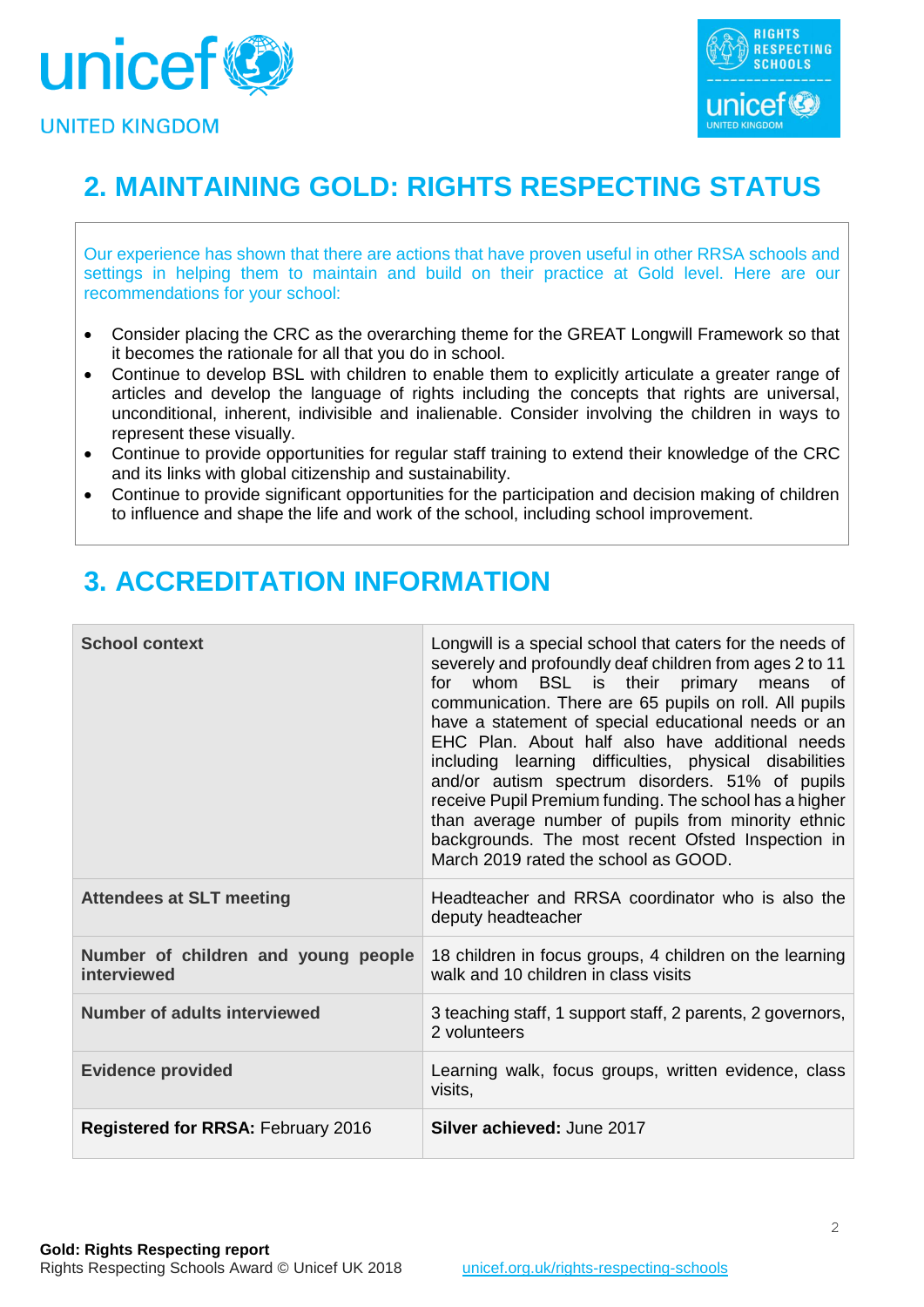



## **STRAND A: TEACHING AND LEARNING ABOUT RIGHTS**

The United Nations Convention on the Rights of the Child (CRC) is made known to children, young people and adults, who use this shared understanding to work for improved child wellbeing, school improvement, global justice and sustainable development.

### **Strand A has been achieved**

Evidence throughout the visit demonstrated that children at Longwill are learning about their rights through a wide range of curricular activities. They spoke (through sign language interpretation) about their right to their needs and best interests, having a name, to being listened to and heard, choosing their own friends, having their privacy respected, being safe and protected, having clean water and healthy food, a good education, to enjoy lots of activities, to be able to play and rest. Children did not directly speak about or refer to Article 23 that relates to children with a disability because, as the headteacher explained, "*The children do not perceive themselves to have a disability*," – or not one that affects their lives negatively. Children were animated during the steering group and focus group discussions. They were observed discussing through sign language and then feeding back to us that they are passionate about learning about their rights. Comments included, "*Adults have to teach us about our rights and what they mean…adults have to protect children…we write about our rights."* Whilst they didn't use the terminology of rights holders and duty bearers, it was clear that the children understand these concepts. They know that rights are universal, inherent and inalienable. Children explained that whilst they know that, "*All children in the world have rights*," they also know that there are children who do not access their rights both locally and globally stating that, "*There is poverty all over the world."*

The headteacher highlighted the importance of Article 8, children's right to an identity, in terms of pupils' identity as a member of the deaf community. RRSA features in the School Development Plan and is an element of Longwill's GREAT Framework (in development). The RRS coordinator stated that, "*The CRC is a thread that runs through everything that we do*." There was evidence around the school environment that children are learning about a range of articles from the CRC with links being made between these and British Values. Staff explained how the CRC is now part of regular curriculum planning e.g. the year 4 teacher commented that, "*I can now look at a topic and link a right to it. For example, in the topic 'Joseph' we looked at how he was taken away from his family and forced to work*." The Early Years teacher commented that children are, "*Exposed to the language of rights as soon as they begin at the school."* She explained how key articles are included in planning and in children's books to share the learning with parents.

A parent who is deaf and one who is hearing both commented that their children speak about their rights at home and they understand what they mean: "*Deaf children and hearing children have the*  right to be heard and to join in ...we want them to be part of the hearing world." Both parents said how positive the CRC BSL video that the school has made was in supporting them and (both deaf and hearing) siblings to be able to have discussions about the CRC learning that was happening in school and to extend the conversations further. Governors also commented that, "*It's now almost second nature to refer to the articles; it's almost seamless …we see it working in school every day e.g. children referring to articles about being safe and healthy."*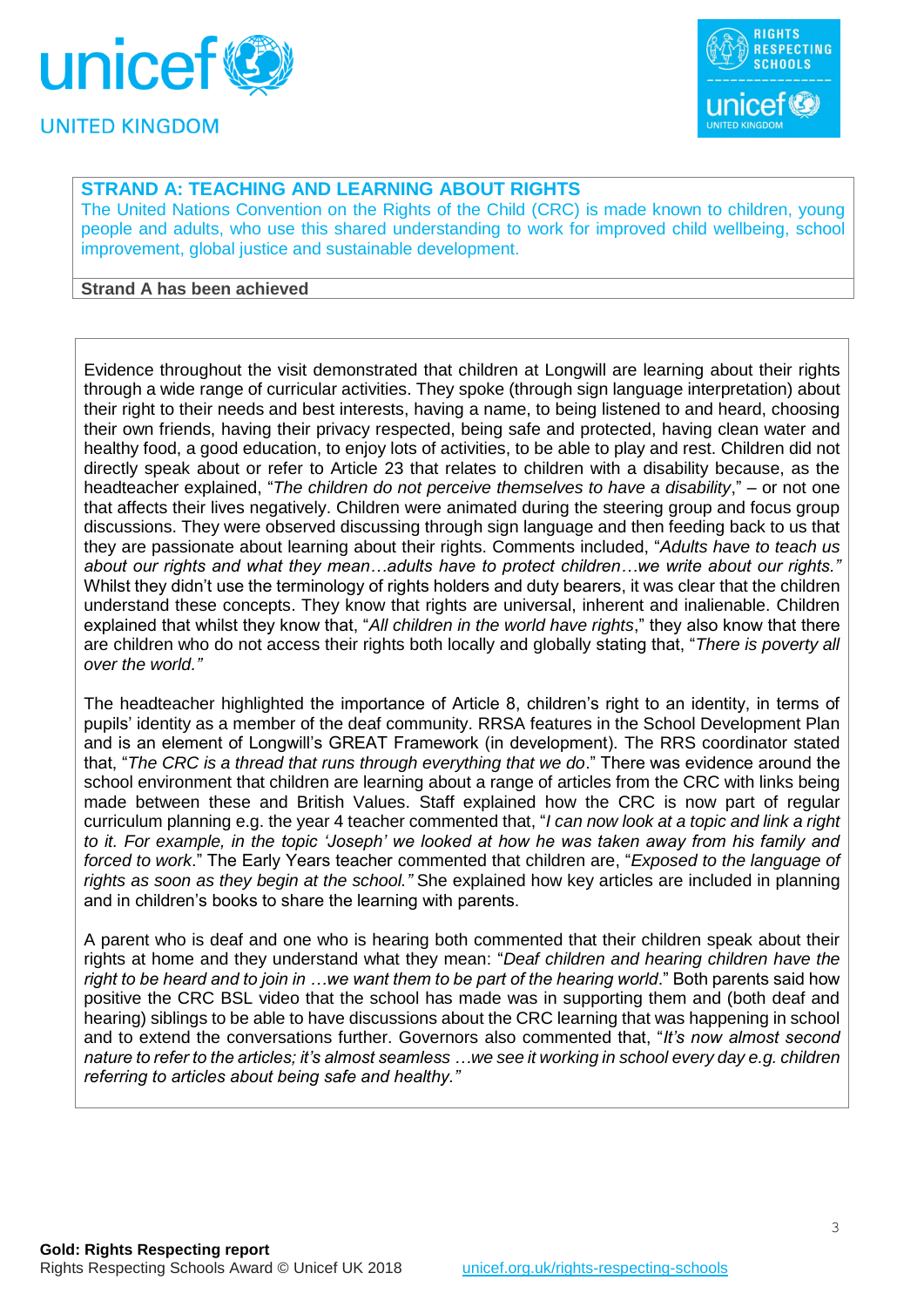



# **STRAND B: TEACHING AND LEARNING THROUGH RIGHTS – ETHOS AND RELATIONSHIPS**

Actions and decisions affecting children are rooted in, reviewed and resolved through rights. Children, young people and adults collaborate to develop and maintain a school community based on equality, dignity, respect, non-discrimination and participation; this includes learning and teaching in a way that respects the rights of both educators and learners and promotes wellbeing.

### **Strand B has been achieved**

An understanding of children's entitlement to rights is a fundamental part of the school's ethos and underpins adults' daily practice. Adults ensure that children experience their rights with the right to be safe and the right to a voice as key articles that are prioritised. Children understand that having access to a range of clubs and enabling them to take part in activities such as Longwill's Got Talent is about helping them to enjoy their rights. They understand that it is the adults' role to ensure they have access to their rights explaining that "*Adults protect us*… *they teach us our rights*… they *need to listen to us*." A senior teacher also commented that, "*You can hear children talking about rights and how they know that something can be done when rights are not being met*."

Throughout the visit it was clear that relationships are positive and built on mutual respect. Adults treat children with dignity and nurture children's self-esteem. Many children explained that they are proud to be deaf, "*That's why we learn BSL and learn deaf history"* (Year 2 child). Children explained that treating each other with respect meant, *"Being kind and friendly"* and *"Not being rude"* giving the example that, *"If someone wants to talk, then we need to listen."* They explained that teachers showed respect by, *"Not ignoring you"* and *"By helping you."* Class charters provide a framework for rightsbased classrooms*.* When talking about the consequences of behaviour issues, one child explained that they have a discussion with adults and that sometimes they might lose golden time or time on the iPad. Another child explained that if someone was, *"Really angry"* they would go to a safe space to calm down. When asked if they felt this system was fair, they said they thought it was*.*

Questionnaires show that 87% of children feel safe and know that adults protect them. Children talked about how adults kept them safe by not letting them go outside the school gates; keeping them safe on trips and by issuing visitors with coloured lanyards. The CRC is also referred to in policies such as the Anti-Bullying Policy (Articles 2, 13 and 28) and the Safeguarding Policy. The safeguarding governor described how, "*Safeguarding and RRSA goes hand in hand*." She commented that she sees "*First-hand"* children learning about their rights. "I*f something isn't right, they would say*," she explained. All children have weekly swimming lessons and learn about safety in practical situations e.g. at home and when travelling. One Year 5 child explained how they are taught to keep safe online. Bullying is rare and there have been no permanent exclusions for several years.

It was clear that equipping children to feel valued, included and confident is a priority. A range of specialists work with children to build confidence and ensure their social and emotional needs are met. For example Learning Mentors help children to overcome barriers to learning. The school provides children with a wide range of activities that challenge them and enable them to succeed and feel proud. For example, as part of a garden competition the Reception class created a garden based upon the story of The Gruffalo. Locations, characters and messages about being safe and referencing the CRC using written English and BSL, were placed on placards around garden. Many children at the school have additional needs and are supported by professionals who help them to feel valued and included. For example, some children attend Lego therapy to help them learn about respect through play.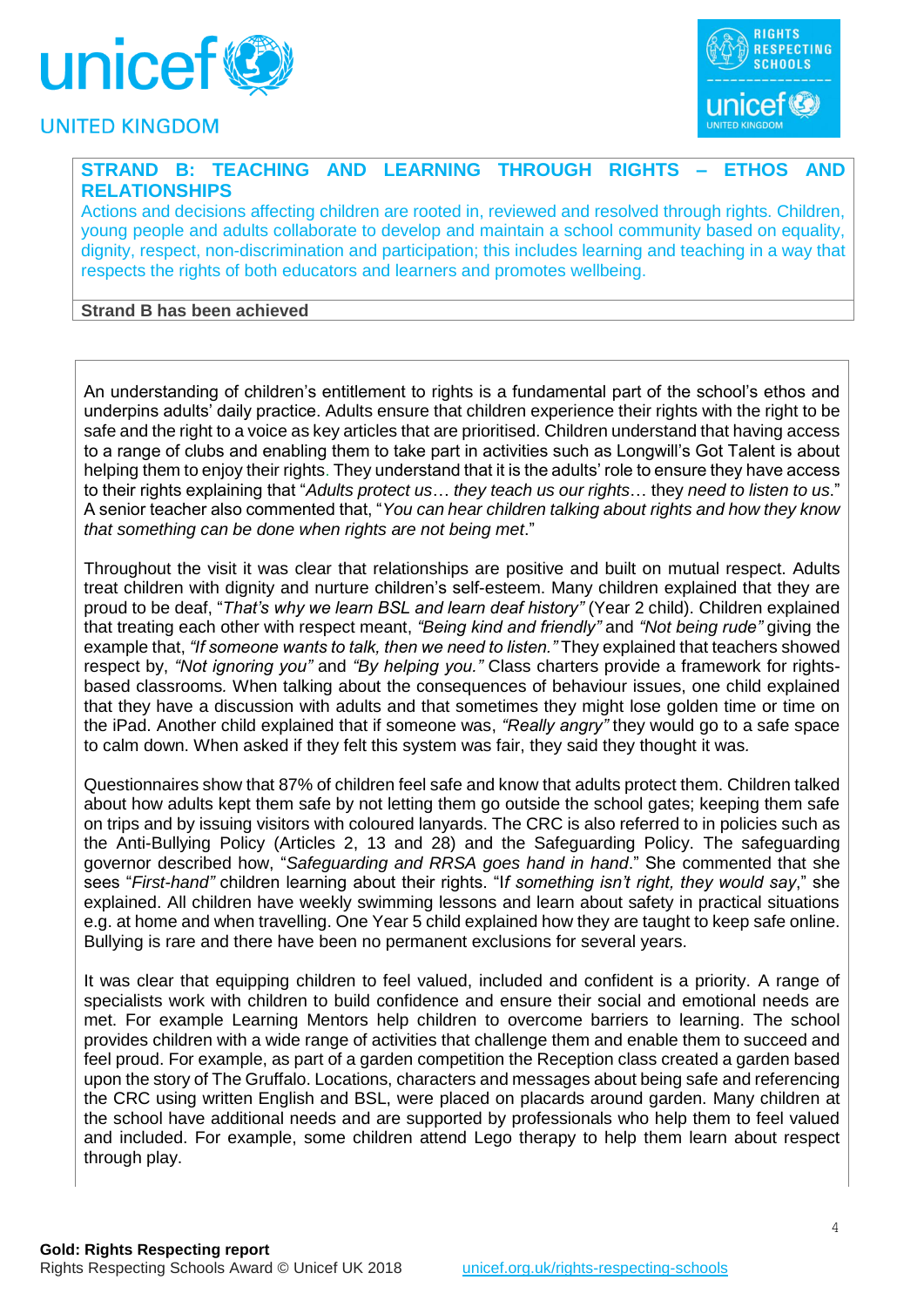



Children clearly value their right to education and were able to talk about what they liked best at school. One child talked enthusiastically about a history project on the World War 2 and the Blitz. He talked knowledgeably about the rights denied to children who were evacuated to the countryside. The RRSA Lead described how children have been involved in curriculum planning, "*sharing things they want to learn more about."* One teacher described how children, "*Always want to teach each other and use the pink and green pens."*

### **STRAND C: TEACHING AND LEARNING FOR RIGHTS – PARTICIPATION, EMPOWERMENT AND ACTION**

Children are empowered to enjoy and exercise their rights and to promote the rights of others locally and globally. Duty bearers are accountable for ensuring that children experience their rights.

#### **Strand C has been achieved**

Children explained their role as members of the School Council was to, "*Make life better and safer for children*" and to be good role models. They described how they vote for the Chair and Vice Chair. They meet with the Safeguarding governor in school to discuss issues and actions and write letters to the governing body to get their views heard. One child talked enthusiastically about the work he had done to stop parents parking in a way that was making the car park unsafe for children, particularly those with wheelchairs. He had been involved in placing posters, made by children, on the railings near the road. These posters made it very clear that children had the right to be safe and he was clearly pleased that they were having a positive impact. Another example of a positive change in school was when a child alerted the headteacher to unsafe flooring in the hall which led to a £50,000 refurbishment. The headteacher considers that these are both examples of how the school's RRSA journey has strengthened and is having a positive impact on the children. "*They are now more proactive in trying to influence others. Before they knew they were heard, but the difference now through learning about their rights is that they know they can influence change.*" The RRSA coordinator talked about how one child had made a video about the importance of all children having access to BSL in response to the Silent Child film. The video was sent to the Prime Minister.

Hearing and non-hearing staff work alongside children to ensure children have the maximum opportunity to develop their communication skills. Adults described how children are involved in the discussions about what is, "*The best fit"* sign to go with particular rights – "*Creating the sign means we have to have the conversation about what the right means.*" The school also works closely with parents through the Deaf Child at Home project to enable that communication to continue at home. One governor, who is engaged in research about transition for deaf children, described how she had noticed that RRSA was not only enabling children to know their rights, but to "*know how to access what they need and are developing their independence to go out into the world."*

Children are showing a keen interest in how they can take action for sustainability and environmental issues e.g. switching computer monitors, lights and taps off. One child spoke passionately about how, "*There is lots and lots of rubbish in the sea; it's horrible and needs to be cleaned up because I don't want dirty water and it's hurting the fish and they are dying. People dump lots of things and we have to stop it."* One of the governors is clear that through learning about the CRC, "*The children are developing a strong sense of social justice, about what's fair and they are developing the skills, confidence and opportunities to voice this*."

Children take part in an annual joint school Rights Respecting Conference – reaching out to local schools to share their RRSA work with the children themselves leading the activities. One recent